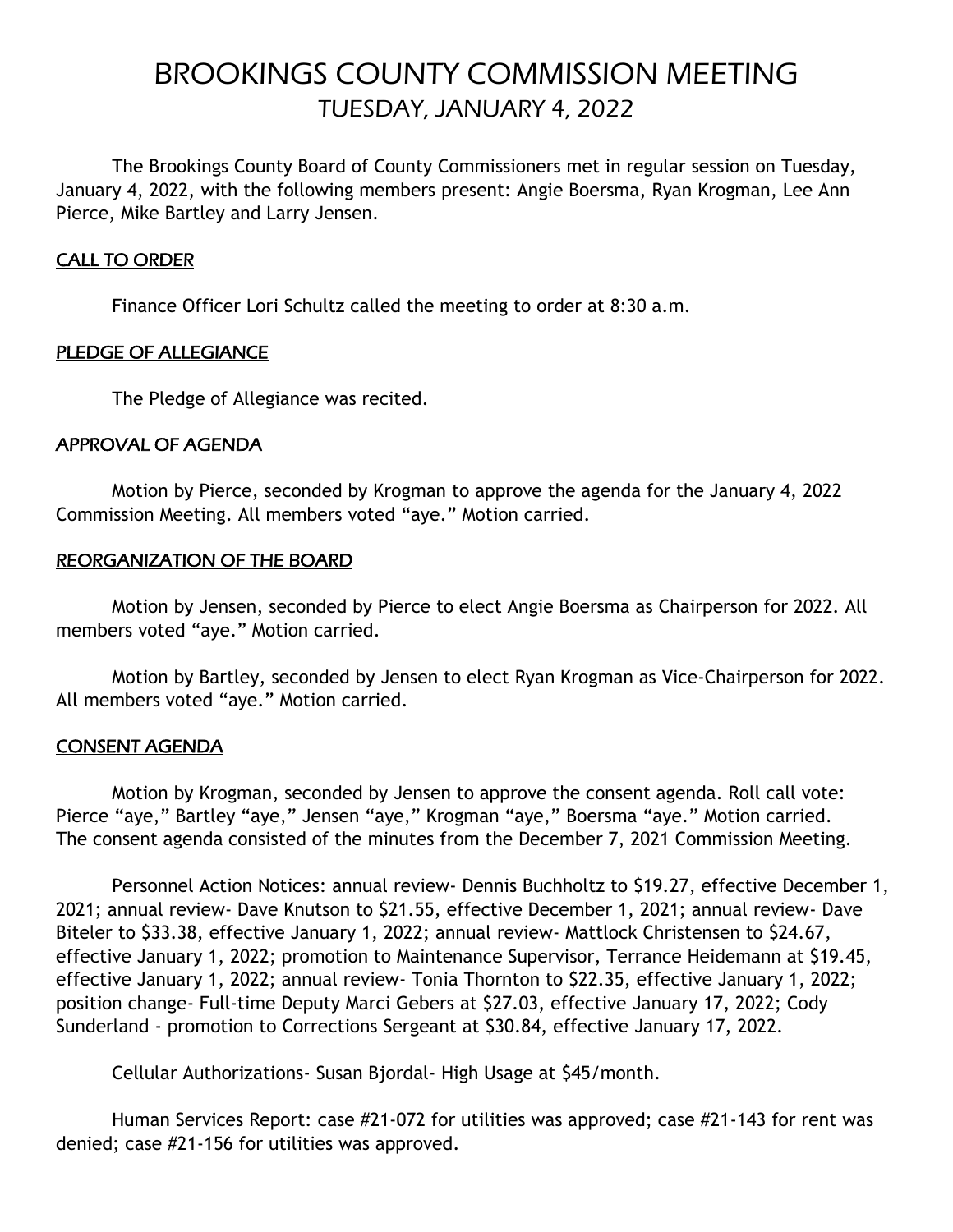#### ROUTINE BUSINESS

#### *Approval of Claims*

Motion by Krogman, seconded by Jensen to approve the following claims. Roll call vote: Bartley "aye," Jensen "aye," Krogman "aye," Pierce "aye," Boersma "aye." Motion carried. A&B Business Inc, Copier Contract, \$579.34; Access Health-Brookings, Inmate Medical, \$489.00; Allegra Print & Imaging, Deputy Business Cards, \$167.00; Amazon Capital Services, Mouse Pad, \$63.67; American Trust Insurance, Jail Notary Application, \$500.00; Apple Grove Investments, Tax Certificates, \$567.16; Aragon, Antonio, Translation Services, \$37.50; Aragon, Martha A, Translation Of Letters, \$50.00; Assn Of SD County Weed, Association Of Weed&Pest Members, \$50.00; Aurora Auto Body & Glass, Patrol Vehicle Maint, \$572.49; Avera Health dba Avera, Jail Aed Training, \$400.00; Banner Associates, Design & Inspections, Medary Township Big Sioux River, Volga Samara Ave Reconstruction, \$18,550.95; Bauer, Tim, Weed & Pest Meeting Mileage, \$9.24; Birch River LLC, Tax Certificates, \$968.92; Boarman Kroos Vogel Group, Det Center Exp Prof Services, \$8,350.00; Brookings Area CTC, Jail CPR Training, \$18.00; Brookings City Utilities, COP Utilities, SO Utilities, \$316.07; Brookings Economic Development, Housing Study Grant, \$10,000.00; Brookings Health System, Inmate Medical, Emergency Roon-Sane Kit, \$894.43; Brookings Regional Builders, 2022 Exhibitor Registration, \$450.00; Capital One, Capital One, \$402.09; Century Link, Monthly Fees, \$288.32; City Of Brookings Landfill, Old Mattresses Disposal, \$7.35; City Of Brookings, Animal Control Fees, 20th St Interchange, \$26,742.55; Cloudcover USA Inc, 2022 Renewal, \$6,300.00; Creative Product Sourcing, Dare Supplies, \$1,303.49; Department Of Health, Blood Tests, \$505.00; Ecolab Pest Elimination, Monthly Pest Service, \$160.00; Einspahr Auto Plaza, Patrol Vehicle Maint, \$437.05; Empire Investments 5 LLC, Tax Certificates, \$902.63; Empire Investments 7 LLC, Tax Certificates, \$914.58; ESRI, Enterprise Agreement 2022, \$40,000.00; Executive Mgmt Finance, BIT Access Fee, \$73.25; First District Association, 1st Quarter Dues FY22, \$12,069.16; Foerster Distributing, Jail Supplies, Copy Paper, \$362.56; Jennifer Goldammer, Court Appointed Attorney, \$4,419.95; Patricia J Hartsel, Transcripts, \$47.20; Konard O Hauffe DDS Pc, Inmate Dental, \$1,583.00; Health Reimbursement, Health Reimbursement, \$94,500.00; Tim Hogan, Court Appointed Attorney, \$2,336.40; Hy-Vee Food Store, Refreshments, Inmate Meals, Cookies For Jail Open House, \$18,973.78; International Code Council, Inc, Governmental Dues, \$145.00; Jensen, Randy J., Zoning Meeting Mileage, \$55.45; Johnson Controls, Exhaust Fan Service Request, Planned Service Agreement, \$18,352.78; Katterhagen, Mark, Inv MI Hearing, \$12.00; Lewno, Lucy, Inv MI Hearing, \$156.53; Darcy Lockwood, Inv MI Hearing, \$12.00; Michael Mchugh, Zoning Meeting Mileage, \$49.72; Mcleod's Printing & Office, Assessment Notices, \$469.90; Minnehaha County JDC, JDC Costs, \$244.00; Mix Dry Cleaners, Deputy Uniform Alterations, \$61.00; Nancy J Nelson, Court Appointed Attorney, Mental Health Commitment, \$1,423.62; Teree A Nesvold, Court Appointed Attorney, \$2,841.30; North American Banking, Postage Machine Rental, \$360.00; Northwestern Energy, COP Utilities, Monthly Utilities, Natural Gas Usage, \$5,722.70; Office Peeps Inc, Post Its & Pencils, Calculator, Paper, Staples, Batteries, Binder Clips, Markers, Sign Holders, Canned Air, Bookends, \$1,523.13; Olson, Steve, Weed & Pest Meeting Mileage, \$16.80; One Office Solution, Paper & Office Supplies, \$506.95; Oslo Township, Gopher Bounty Program, \$160.50; Premier Police Training, Deputy Qualifications, \$100.00; Prochem Dynamics LLC, Floor Mats, \$165.00; Professional Development, NACO High Perf Academy Tuition, \$2,000.00; Questions & Solutions Engineering, Inc, Det Center Exp Commissioning, \$9,341.00; Rick Ribstein, Court Appointed Attorney, \$1,639.35; RNC Service Center, Patrol Vehicle Maint, \$61.00; Sanford Health, Inmate Medical, \$46.49; Schneider Geospatial LLC, Annual Maintenance, Quarterly Billing For 3/31/22, \$6,755.00; SD Dept Of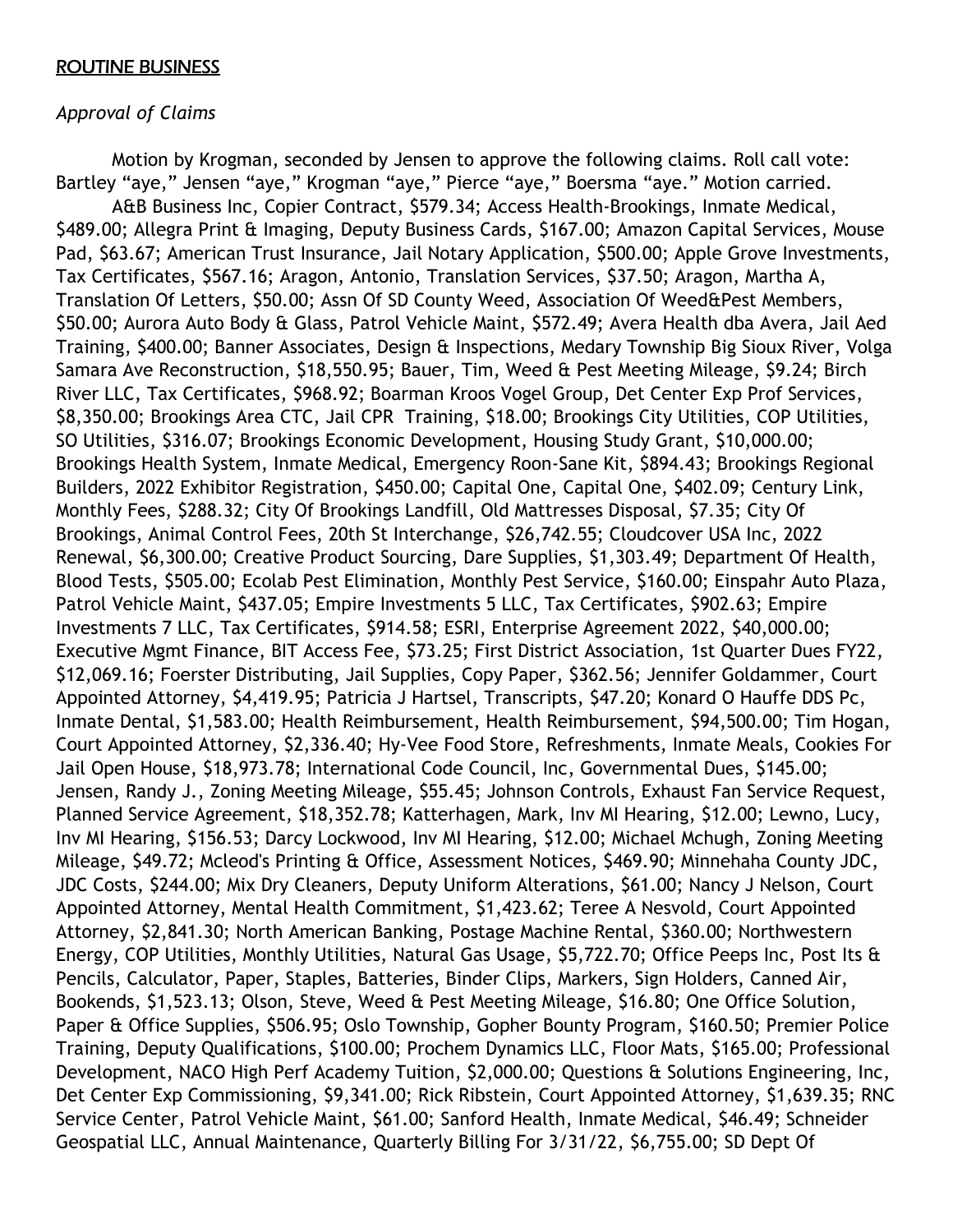Transportation, Structure Progress Billing, \$34,068.45; SD State's Attorneys Association, Membership Dues, \$1,681.00; SDACC, 2022 Membership Dues, \$6,295.00; SDACHS, NACE Dues & SDACHS Dues, \$350.00; SDACO, SDACO Dues, \$2,937.55; SDML Workers' Comp Fund, SDML Work Comp Insurance Renew, \$71,089.00; SDSU Police Department, New Deputy Equipment Buy Out, \$550.00; Secretary Of State, Jail Notary Renewal Fees, \$300.00; Sherman Township, Gopher Bounty Program, \$61.50; Sioux Valley Cleaners Inc, Dec Janitorial For WIC, \$460.00; Smilemakers, Immunization Lollipops, \$25.33; Anthony Teesdale, Court Appointed Attorney, \$551.71; Thomson Reuters - West, West Information Charges, \$121.92; Two Way Solutions Inc, SO Radio Maintenance, Elkton Repeater, \$1,662.50; Tyler Technologies, Incode 2022, \$76,118.15; Uline, Shop Gloves, \$105.07; Vandenberg Law, Court Appointed Attorney, \$990.00; Verizon Wireless, Includes Booster For Signing, \$108.03; Walburg, Duane, Animal Control Mileage, \$171.36; Weed & Pest Conference, Annual Mitchell Conference, \$425.00; Wells Fargo, Wells Fargo, \$2,272.78; Kristin A Woodall, Transcripts, \$70.00; Yankton County Sheriff, Service Of Process, \$50.00.

# *Department Head Reports*

County Development Director Robert Hill said he spoke with Infection Preventionist Bunny Christie and her recommendation is to have people with the COVID-19 vaccine get their booster shots and people who don't have the COVID-19 vaccination get the vaccine. Christie said the majority of hospitalized people are unvaccinated or un-boosted at this time. Hill said it's important to start wearing masks and practice social distancing.

Hill said if you have the coronavirus, you can order testing kits off the Department of Health's website. He said they will express mail it to you, zoom with a medical person, take the test and express mail it back to the Department of Health.

Pierce said she knows some private employers are providing those home testing kits for their employees and asked if that is something the county should do for their employees. Pierce also said it would be beneficial to have the tools in place in case someone has to work from home due to the virus.

Highway Superintendent Brian Gustad updated the board on the Sinai bridge. He said they are nearly completed with the second bent in the water. He said the completion date is set for November 1, 2022 but could be sooner.

Gustad said they came under budget for the excavator bid and the 55-ton trailer bid.

Chairperson Boersma said BCOAC Director Dustin Huber could not make it to the meeting, but Huber's report was distributed.

## REGULAR BUSINESS

Motion by Pierce, seconded by Jensen to approve and authorize Chairperson Boersma to sign Resolution #22-01: a resolution setting meeting pay and per diem rates for volunteer county boards for 2022.

Roll call vote: Jensen "aye," Krogman "aye," Pierce "aye," Bartley "aye," Boersma "aye." Motion carried.

## **RESOLUTION #22-01**

A RESOLUTION SETTING MEETING PAY AND PER DIEM RATES FOR VOLUNTEER COUNTY BOARDS FOR 2022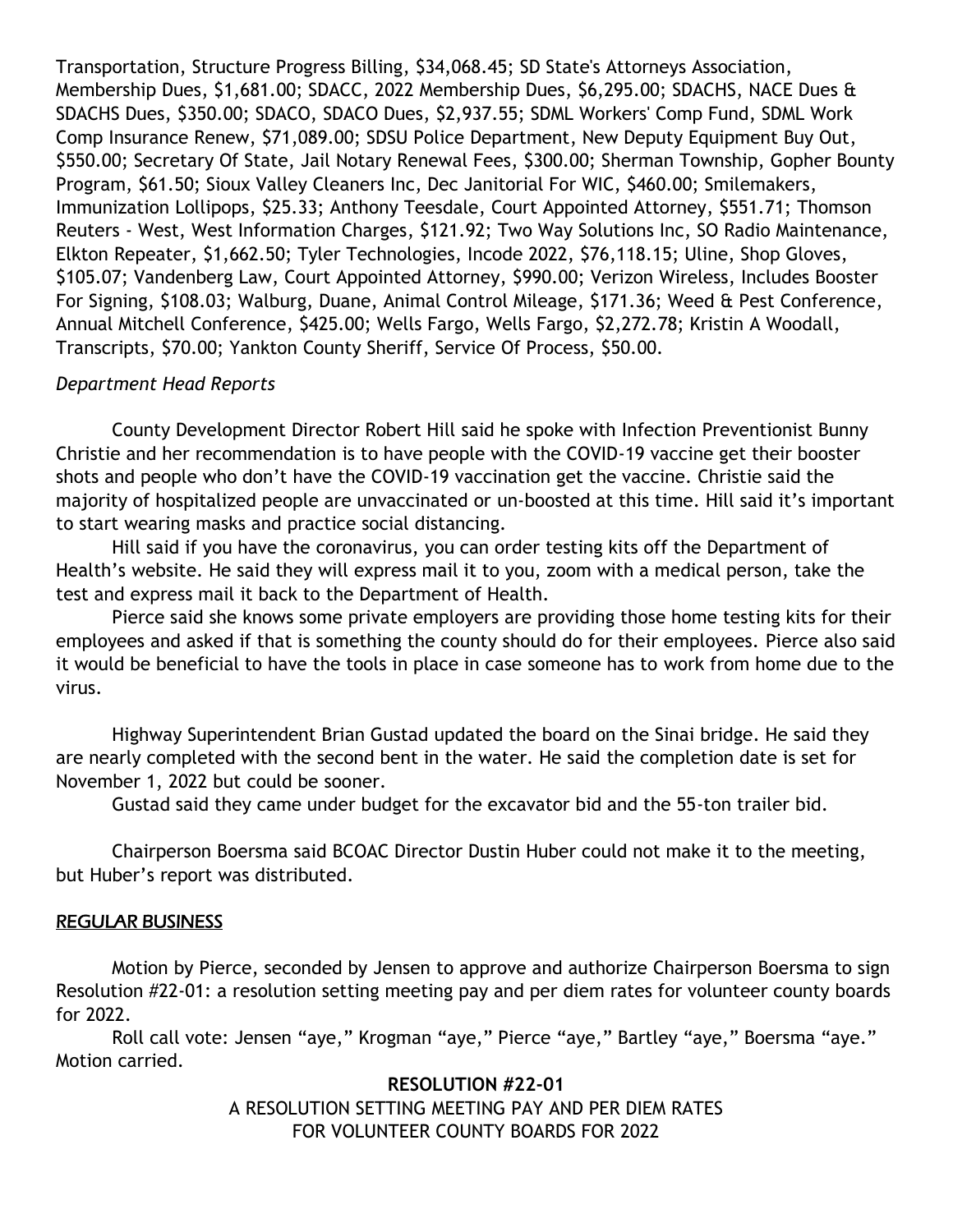Be it resolved by the governing boardy of Brookings County, South Dakota:

That the official meeting pay and per diem rates are in effect for the year 2022 and become effective January 1, 2022.

#### **Meeting Pay:**

| <b>Weed Board Members</b>      | \$40 per meeting |
|--------------------------------|------------------|
| <b>Zoning Board Members</b>    | \$75 per meeting |
| <b>Extension Board Members</b> | \$40 per meeting |

#### **Mileage**

Reimbursed according to approved county policy which follows the current state rates.

#### **Per Diem**

Reimbursed according to approved county policy which follows the current state rates.

Passed and approved this  $4<sup>th</sup>$  day of January 2022.

Angela Boersma Chairperson Brookings County Commission

ATTEST:

Lori Schultz Finance Officer Brookings County

Motion by Bartley, seconded by Krogman to approve and authorize Chairperson Boersma to sign Resolution #22-02: a resolution setting the pay for election workers in 2022. Background information was provided by Finance Officer Lori Schultz.

Roll call vote: Krogman "aye," Pierce "aye," Bartley "aye," Jensen "aye," Boersma "aye."

## **RESOLUTION #22-02**

A RESOLUTION SETTING PAY FOR ELECTION OFFICIALS IN 2022

WHEREAS, it may be necessary to appoint election officials in 2022, and

WHEREAS, pursuant to SDCL 12-15-11, the fee paid to election officials shall be established annually by the Board of County Commissioners at its first meeting of the year.

NOW THEREFORE BE IT RESOLVED by the Brookings County Board of County Commissioners, that for the year 2022, election officials shall be paid as follows:

| <b>Precinct Deputy</b>         | $$14.00$ per hour |
|--------------------------------|-------------------|
| <b>Precinct Superintendent</b> | $$14.50$ per hour |
| Election School Attendance     | \$25.00           |
| "On Call" Election Officials   | \$50.00           |

Passed and approved this 4<sup>th</sup> day of January 2022.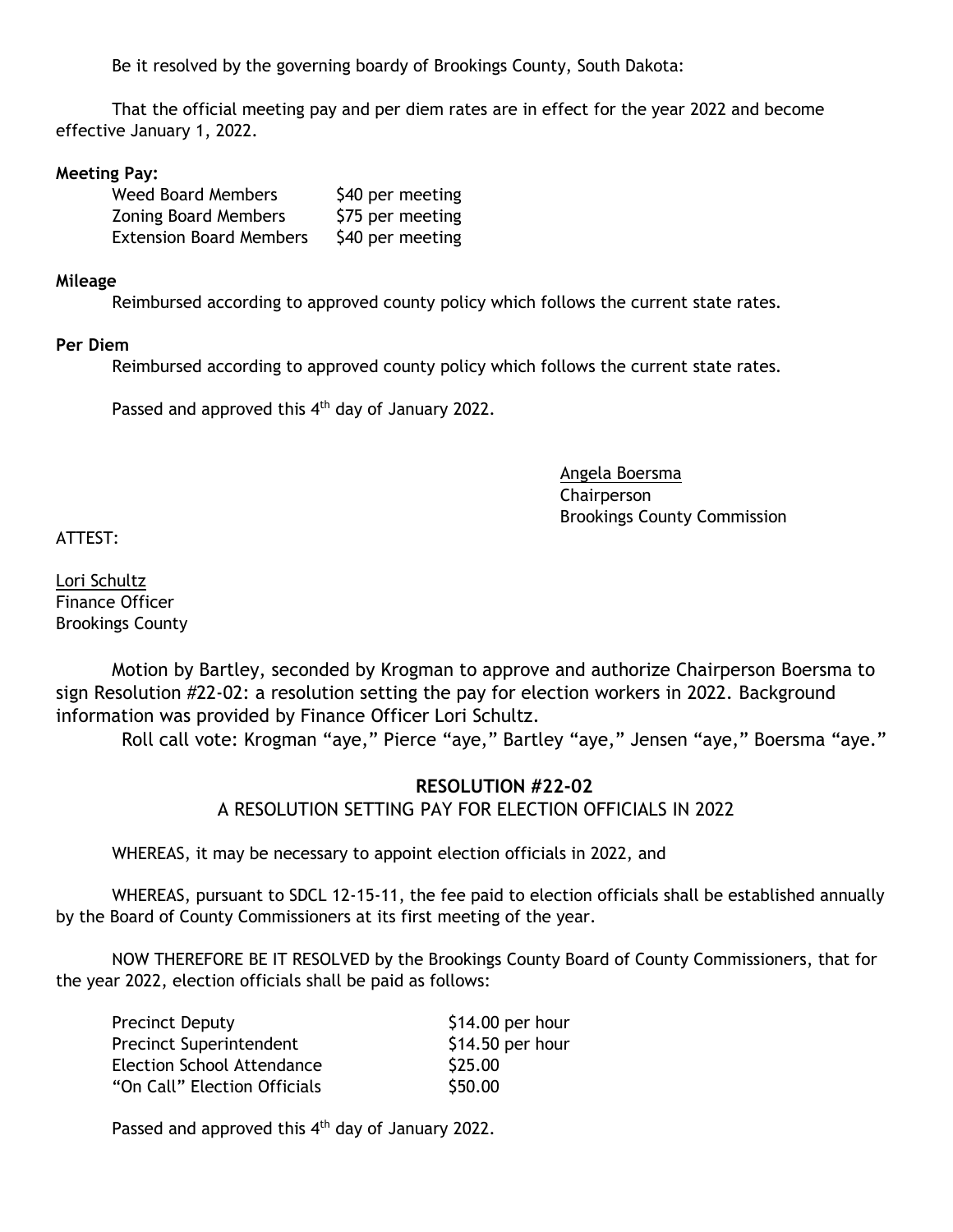Angela Boersma Chairperson Brookings County Commission

ATTEST:

Lori Schultz Finance Officer Brookings County

Motion by Jensen, seconded by Krogman to approve and authorize Chairperson Boersma to sign Agreement #22-01: an agreement for Detention Services between Minnehaha County, Lutheran Social Services South Dakota and Brookings County.

Motion by Pierce, seconded by Krogman to amend the agreement to include the following language to Brookings County's liability portion of the agreement to read, "The parties agree that any liability of Brookings County shall only be to the extent that liability coverage applies." All members voted "aye." Amendment carried.

Roll call vote on motion as amended: Pierce "aye," Bartley "aye," Jensen "aye," Krogman "aye," Boersma "aye." Main motion as amended carried.

Motion by Jensen, seconded by Krogman to approve and authorize Chairperson Boersma to sign Agreement #22-02: an intergovernmental contract for the South Dakota Public Assurance Alliance and amending Agreement #15-04. Background information was provided by Commission Department Director Stacy Steffensen.

Roll call vote: Bartley "aye," Jensen "aye," Krogman "aye," Pierce "aye," Boersma "aye." Motion carried.

Motion by Bartley, seconded by Krogman to approve the bid recommendation for one used Crawler Excavator to Titan Machinery, Inc., West Fargo, ND. Background information was provided by Highway Superintendent Brian Gustad.

Roll call vote: Jensen "aye," Krogman "aye," Pierce "aye," Bartley "aye," Boersma "aye." Motion carried.

Motion by Jensen, seconded by Bartley to approve the bid recommendation for one 55-ton trailer to Jim Hawk Truck Trailer & Hawk Equipment, Sioux Falls, SD. Background information was provided by Highway Superintendent Brian Gustad.

Roll call vote: Krogman "aye," Pierce "aye," Bartley "aye," Jensen "aye," Boersma "aye." Motion carried.

Motion by Krogman, seconded by Pierce to approve the Brookings Register, Volga Tribune, Tri-City Star, and Elkton Record as the legal papers of Brookings County for 2022. All members voted "aye." Motion carried.

Motion by Krogman, seconded by Jensen to approve the official depositories for Brookings County funds and moneys for 2022 as follows: Richland State Bank, Bankstar Financial, Citizens State Bank, First Bank & Trust of Brookings, Dacotah Bank, Great Western Bank and Central Bank. All members voted "aye." Motion carried.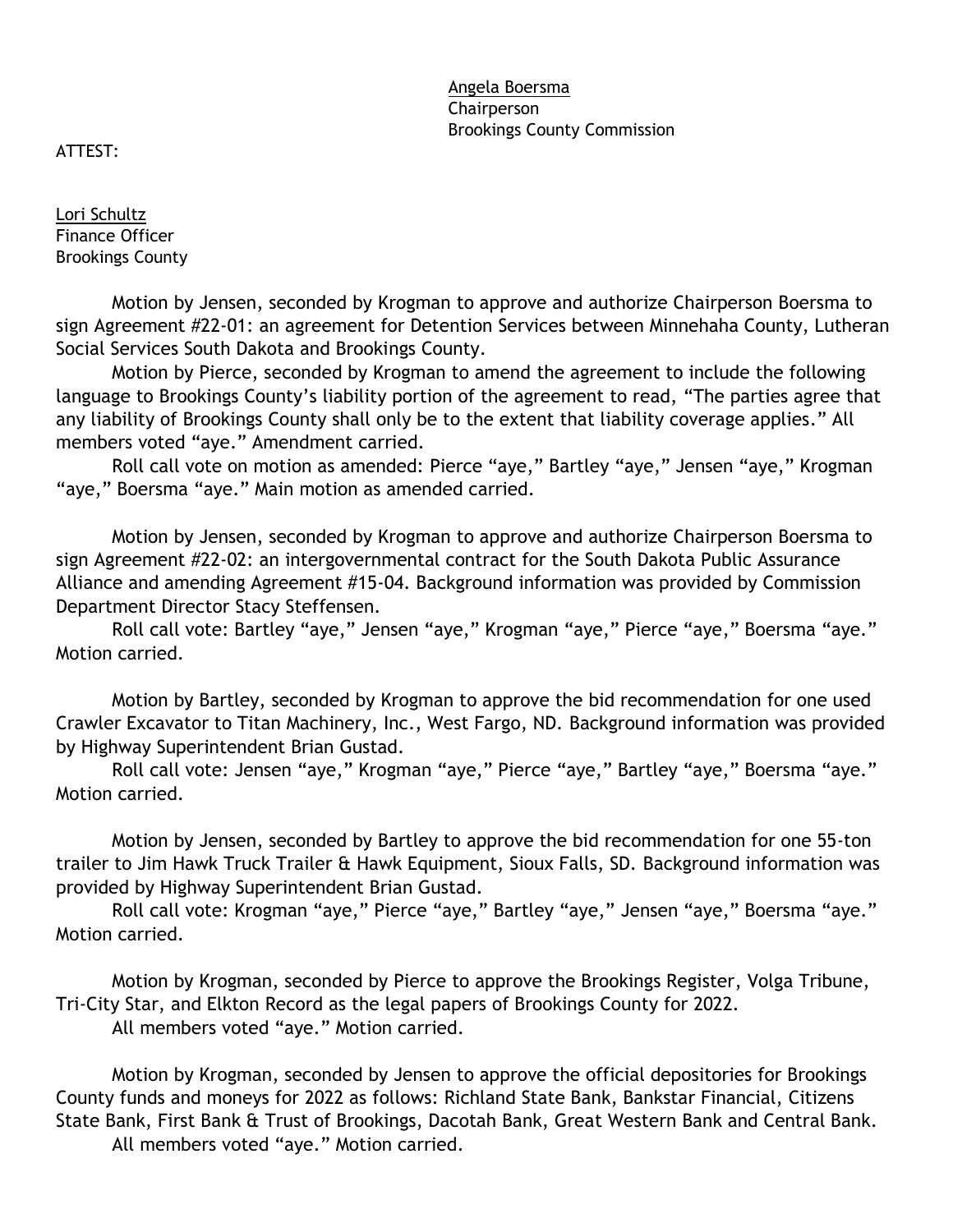Motion by Krogman, seconded by Bartley to automatically supplement for unanticipated expenses incurred and reimbursement made to Brookings County for postage, receipt #00579654, to Commission Department GL line 101-4-111-4267 in the amount of \$4,100.04. Background information was provided by Commission Department Director Stacy Steffensen.

Roll call vote: Pierce "aye," Bartley "aye," Jensen "aye," Krogman "aye," Boersma "aye.' Motion carried.

Motion by Krogman, seconded by Jensen to approve and authorize Chairperson Boersma to sign a Request to Fill Vacancy for a General Maintenance Worker in the Commission Department. Background information was provided by Commission Department Director Stacy Steffensen. All members voted "aye." Motion carried.

Motion by Krogman, seconded by Bartley to approve cell phone reimbursements for 2022. Pierce said she believes the county spends too much money on cell phone reimbursements.

Roll call vote: Bartley "aye," Krogman "aye," Jensen "aye," Pierce "no," Boersma "aye." Motion carried.

| Last_Name         | <b>First_Name</b> | <b>Amount</b><br><b>Title</b>           |     | <b>Department</b> |
|-------------------|-------------------|-----------------------------------------|-----|-------------------|
| ANDERSON          | <b>JEFFERY</b>    | \$75.00 Lead Foreman                    |     | 201-311           |
| CHAPMAN           | <b>BEVERLY</b>    | \$105.00 Register of Deeds              |     | 101-163           |
| <b>FRIEDRICH</b>  | <b>CLIFFORD</b>   | \$45.00 Road Foreman                    |     | 201-311           |
| <b>GIEGLING</b>   | <b>MICHAEL</b>    | \$30.00 Sheriff's Deputy                |     | 101-211           |
| <b>GROSS</b>      | <b>LINDA</b>      | \$30.00 Office Manager-Highway          |     | 201-311           |
| <b>HAUGEN</b>     | RICHARD           | \$45.00 County Development Dep Directo  |     | 101-711           |
| <b>HILL</b>       | <b>ROBERT</b>     | \$105.00 County Development Director    | 75% | 226-222           |
|                   |                   |                                         | 25% | 101-711           |
| <b>SCHULTZ</b>    | LORI              | \$105.00 Finance Officer                |     | 101-143           |
| <b>SEBRING</b>    | <b>SCOTT</b>      | \$105.00 Assistant Sheriff              |     | 101-211           |
| <b>STANWICK</b>   | <b>MARTIN</b>     | \$105.00 Sheriff                        |     | 101-211           |
| <b>STEFFENSEN</b> | <b>STACY</b>      | \$105.00 Commission Department Director |     | 101-111           |
| <b>SWEEBE</b>     | <b>BART</b>       | \$105.00 Jail Administrator             |     | 101-211           |
| <b>WITCHEY</b>    | <b>KRISTEN</b>    | \$45.00 HR Specialist                   |     | 101-111           |
| <b>Brehmer</b>    | Jacob             | \$105.00 Director of Equalization       |     | 101-162           |
| <b>Kriese</b>     | Jeremy            | \$30.00 Sheriff's Deputy                |     | 101-211           |
| Moser             | Misty             | \$75.00 Weed & Pest Supervisor          |     | 101-615           |
| Krogman           | Ryan              | \$75.00 County Commissioner             |     | 101-111           |
| Langstraat        | Manuel            | \$30.00 Sheriff's Deputy Sergeant       |     | 101-211           |
| Plowman           | Shawn             | \$90.00 IT Support Specialist           |     | 101-171           |
| Jensen            | Larry             | \$75.00 County Commissioner             |     | 101-111           |
| Pierce            | Lee Ann           | \$75.00 County Commissioner             |     | 101-111           |
| <b>Beller</b>     | Jennifer          | \$75.00 Deputy Finance Officer          | 75% | 101-143           |
|                   |                   |                                         | 25% | 101-120           |
| Murfield          | Kevin             | \$60.00 Sheriff's Deputy Sergeant       |     | 101-211           |
| Murfield          | Heather           | \$45.00 Human Services Assistant        |     | 101-411           |
| Hieb              | Richard           | \$30.00 Coroner                         |     | 101-213           |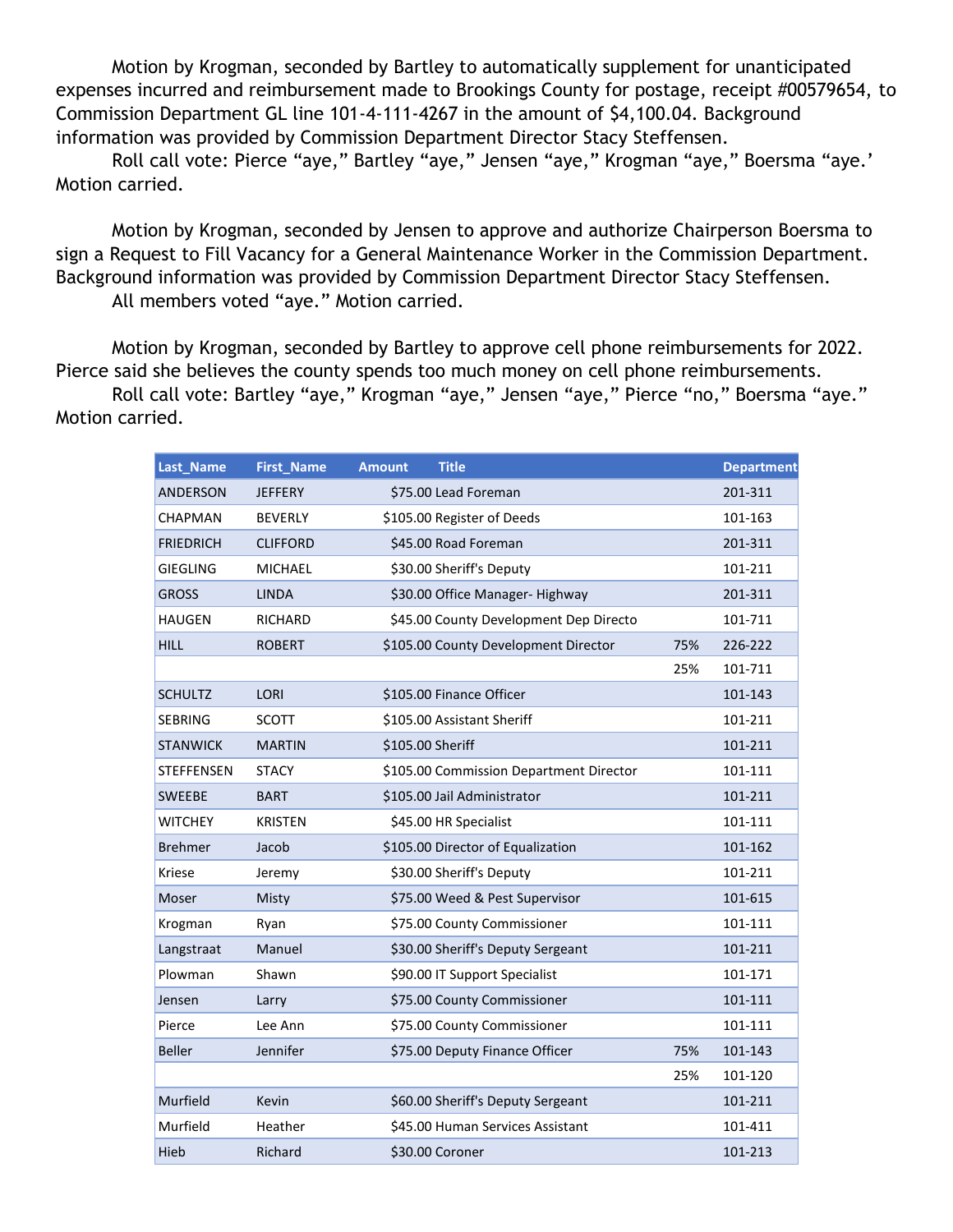| <b>Biteler</b>   | David         | \$60.00 Sheriff's Deputy Sergeant    |     | 101-211 |
|------------------|---------------|--------------------------------------|-----|---------|
| Squires          | Reid          | \$30.00 Deputy Director Equalization |     | 101-162 |
| Bjordal          | Suzanne       | \$30.00 Detention Center Nurse       |     | 101-211 |
| <b>Bartley</b>   | Michael       | \$75.00 County Commissioner          |     | 101-111 |
| Heidemann        | Terrance      | \$30.00 General Maintenance Worker   | 50% | 101-211 |
|                  |               |                                      | 50% | 101-161 |
| <b>Bublitz</b>   | David         | \$45.00 SHOP FOREMAN                 |     | 201-311 |
| Gustad           | <b>Brian</b>  | \$105.00 Highway Superintendent      |     | 201-311 |
| Nelson           | Daniel        | \$105.00 States Attorney             |     | 101-151 |
| <b>Boersma</b>   | Angela        | \$75.00 County Commissioner          |     | 101-111 |
| Mette            | Eric          | \$75.00 IT Support Technician        |     | 101-171 |
| Conrad           | Jeffrey       | \$30.00 Sheriff's Deputy             |     | 101-211 |
| Sunderland       | Cody          | \$45.00 Sheriff's Deputy             |     | 101-211 |
| <b>Brandsrud</b> | Rusty         | \$30.00 Appraiser II                 |     | 101-162 |
| Kleinjan         | Benjamin      | \$105.00 Deputy States Attorney II   |     | 101-151 |
| Rodriguez        | Tara          | \$30.00 Detention Center Nurse       |     | 101-211 |
| Chester          | Thomas        | \$30.00 Sheriff's Deputy             |     | 101-211 |
| Huber            | <b>Dustin</b> | \$105.00 Director, BCOAC             |     | 101-528 |
| Gabel            | Kenneth       | \$30.00 Appraiser II                 |     | 101-162 |
| Wiles            | <b>Kirk</b>   | \$30.00 General Maintenance Worker   |     | 101-161 |
| VanZanten        | Courtney      | \$45.00 Veteran's Service Officer    |     | 101-111 |
| Oxner            | Austin        | \$105.00 DEPUTY STATES ATTORNEY      |     | 101-151 |
| DeJong           | Darren        | \$30.00 Part Time Sheriff's Deputy   |     | 101-211 |
| Gebers           | Marci         | \$30.00 Part Time Sheriff's Deputy   |     | 101-211 |
| Wilderson        | Charles       | \$30.00 Sheriff's Deputy             |     | 101-211 |
| \$3,075.00       |               |                                      |     |         |
|                  |               |                                      |     |         |

Motion by Bartley, seconded by Krogman to approve board assignments and department liaisons for 2022. All members voted "aye." Motion carried.

# **2022 BOARD APPOINTMENTS**

| 2022           | COMMITTEE/BOARD/DEPARTMENT                               |
|----------------|----------------------------------------------------------|
| <b>Boersma</b> | 4H Promotion & Expansion Committee (quarterly)           |
| Krogman        | <b>BCOAC Advisory Board (monthly)</b>                    |
| <b>Jensen</b>  | <b>BCOAC Advisory Board</b>                              |
| Krogman        | Brookings Area Transit Authority (BATA) (quarterly)      |
| Krogman        | Brookings County Regional Railroad Authority (as needed) |
| Jensen         | Brookings County Regional Railroad Authority             |
| <b>Boersma</b> | Brookings Economic Development Corporation (monthly)     |
| Bartley        | Brookings Economic Development Corp - Alternate          |
| Jensen         | Brookings County Extension Board (quarterly)             |
| Steffensen     | Communities of Excellence Representative                 |
| Pierce         | Communities of Excellence - Alternate                    |
| Pierce         | Domestic Abuse Shelter                                   |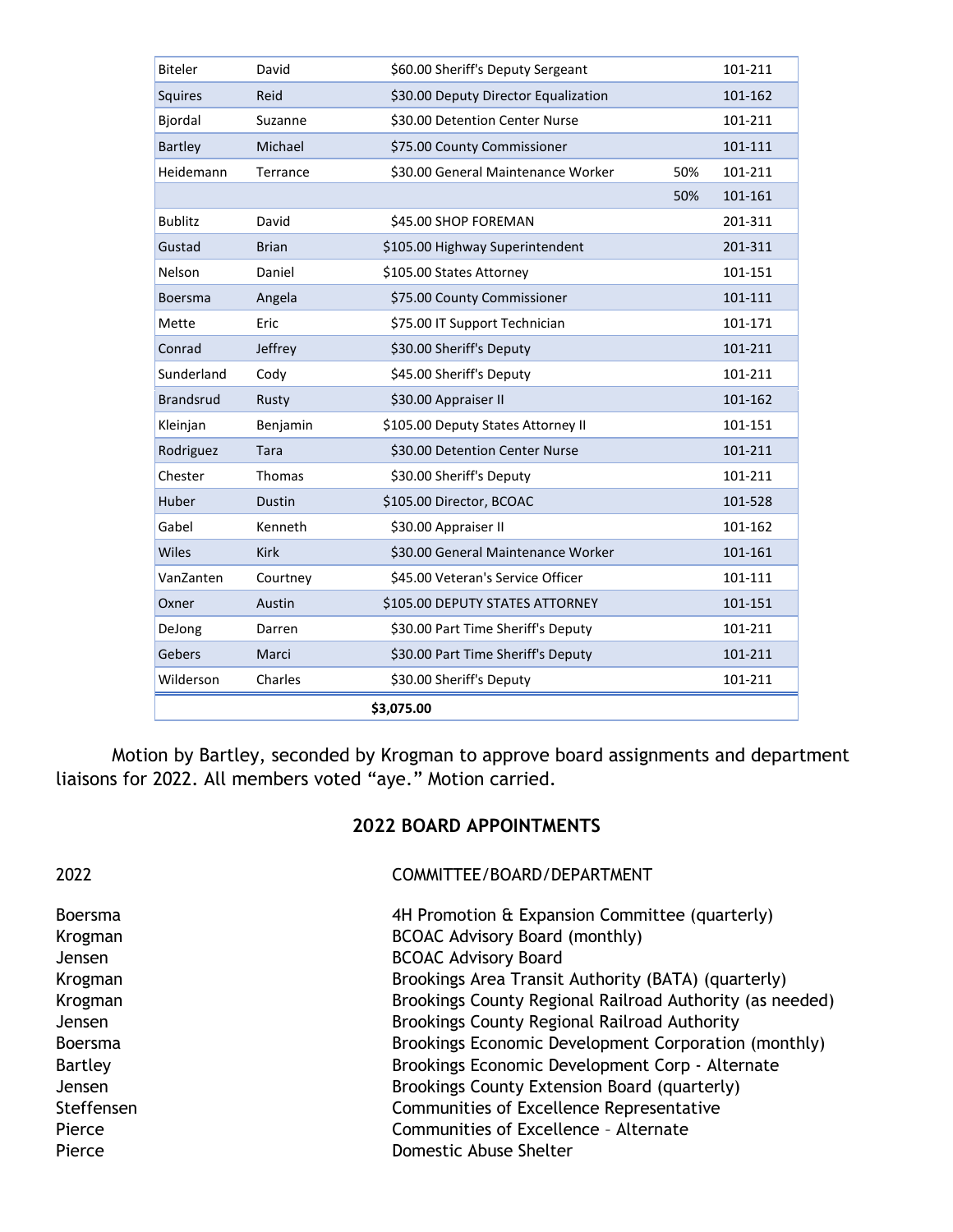Boersma Brookings Behavioral Health & Wellness Board Boersma East Central Regional Communications Council (quarterly) Krogman East Central Regional Communications Council Bartley First District Association of Local Governments (quarterly) Krogman Growth Partnership Board (quarterly) Krogman **Hospital Board – Ex-Officio (monthly)** Krogman **Housing & Redevelopment Commission (quarterly)** Housing & Redevelopment Commission (quarterly) Jensen I-29 Interchange/Overpass Committee Pierce **InterLakes Community Action - Governing Board (bi-monthly)** Bartley **Detention Center Expansion & Remodel Project (bi-weekly)** Detention Center Expansion & Remodel Project (bi-weekly) Boersma/Jensen Detention Center Expansion & Remodel Project Pierce **Voltage Committee (as needed)** Joint Jurisdiction Committee (as needed) Bartley Joint Jurisdiction Committee Boersma Joint Powers Board (quarterly) Pierce **Disk Premium Premium Powers Board** Jensen Intergovernmental Meeting Group (quarterly) Krogman **Intergovernmental Meeting Group** Boersma Local Emergency Planning Committee (LEPC) (quarterly) Bartley Planning & Zoning Board Member (monthly) Pierce **Planning & Zoning Board - Alternate** Pierce **Public Affairs Committee (monthly)** Public Affairs Committee (monthly) Jensen Weed & Pest Board Member (quarterly) Pierce The Youth & Family Services - Advisory Board for JDC (as needed) Pierce **The Internative Constructs** Juvenile Detention Alternatives Initiative (JDAI) (quarterly) Dr. Hieb County Coroner Stanwick **Deputy County Coroner** All Deputies **Deputy County Coroners** Gustad Gustad Highway Superintendent - 2-year appointment (SDCL 31-11-1) Expires in 2023

#### **DEPARTMENT LIAISONS**

Krogman BCOAC Pierce Community Health/WIC Boersma Emergency Management Bartley **Equalization** Jensen Extension Krogman **Finance Office** Bartley **Highway** Boersma **Register of Deeds** Jensen Sheriff/Detention Center Pierce State's Attorney/Courthouse/Human Services Jensen Weed & Pest Bartley **Example 20** Solution 20 and 20 April 20 and 20 and 20 and 20 and 20 and 20 and 20 and 20 and 20 and 20 and 20 and 20 and 20 and 20 and 20 and 20 and 20 and 20 and 20 and 20 and 20 and 20 and 20 and 20 and 20 and 2

Commission Department Director Stacy Steffensen presented the Commission Department Director's Report. Steffensen said when she created the 2022 calendar, she forgot it was an election year. Steffensen asked the board if they could move the Tuesday, June 7<sup>th</sup> meeting to Thursday, June 9th to canvas the votes. By consensus, the board agreed. Steffensen said the General Election is November  $8<sup>th</sup>$ . She said there is no meeting scheduled that day so options would be to schedule a special session on Thursday, November 10<sup>th</sup> to canvas the votes or move